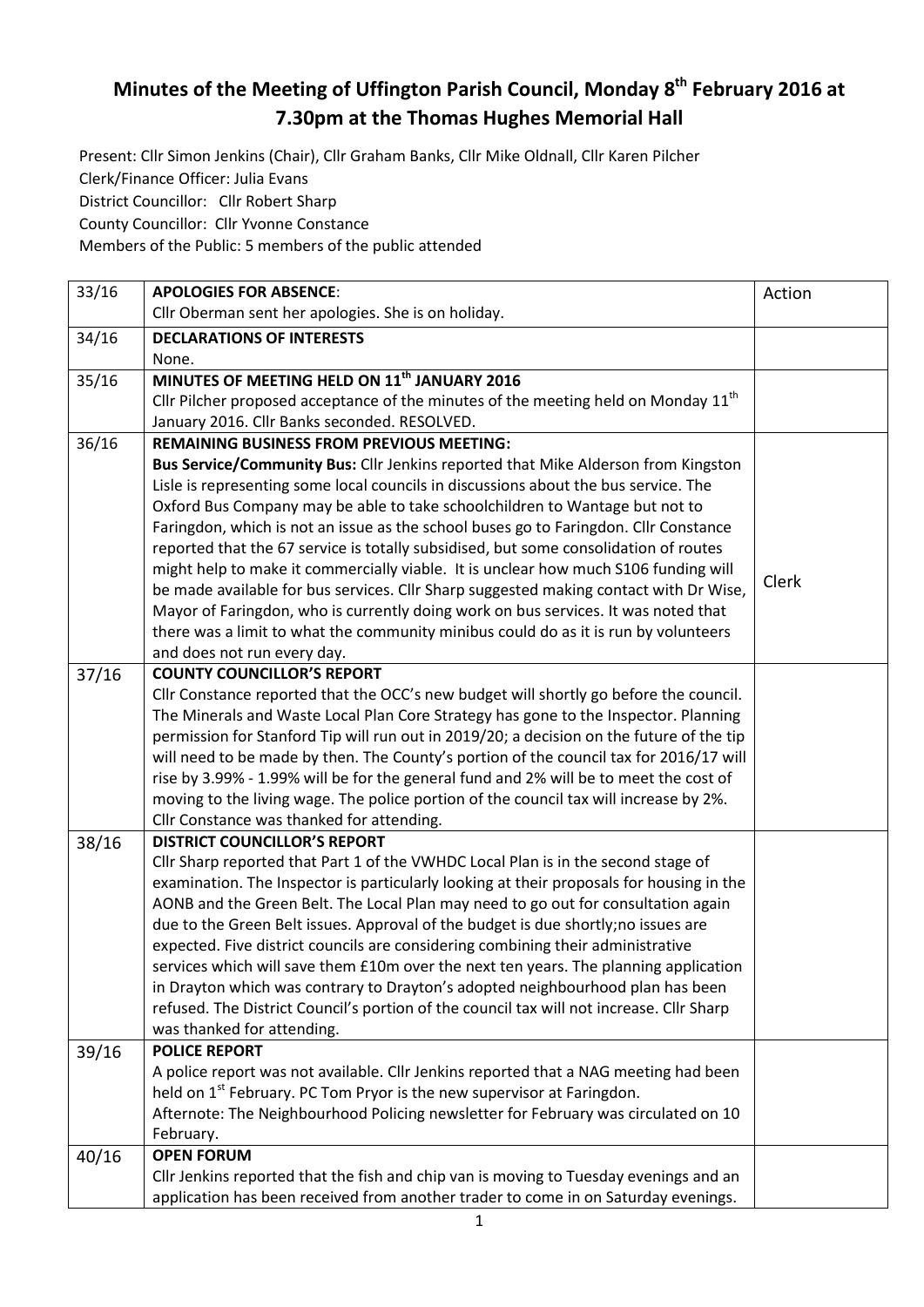|       | Mr Boaler agreed to liaise with the Village Hall committee on this matter. Clerk to ask<br>the applicants to send a copy of their trading license and to liaise with the Secretary |              |
|-------|------------------------------------------------------------------------------------------------------------------------------------------------------------------------------------|--------------|
|       |                                                                                                                                                                                    | <b>Clerk</b> |
|       | of the Village Hall committee (Pamela Preene).                                                                                                                                     |              |
|       | Cllr Jenkins raised the issue of speeding in the village and asked whether there was                                                                                               |              |
|       | any support for a community speedwatch initiative. He also asked whether people<br>felt that the speed limit should be reduced. A member of the public felt that speeding          |              |
|       |                                                                                                                                                                                    |              |
|       | was a serious problem especially at peak times. It was felt that 20mph zone would be                                                                                               |              |
|       | beneficial. Cllr Banks suggested that the flashing lights at the school could be linked<br>to a 20pmh zone. Cllr Constance noted that OCC will not consider this because the       |              |
|       | police will not enforce it. Cllr Pilcher suggested a Vehicle Activated Sign on the edges                                                                                           |              |
|       |                                                                                                                                                                                    |              |
|       | of the village. Cllr Constance stated that they will cost £3-5k each. Clerk to ask OCC                                                                                             | Clerk        |
|       | Highways what the process is for installing these signs. Mr Boaler noted that the CLP                                                                                              |              |
|       | had suggested a one way system, but it was felt that this would make matters worse.                                                                                                |              |
|       | Cllr Sharp asked whether any of the major planning applications had included a traffic                                                                                             |              |
|       | survey. Cllr Jenkins reported that they had not.                                                                                                                                   |              |
|       | A member of the public asked whether there was any obligation on developers to                                                                                                     |              |
|       | rectify any mess made in the village. Cllr Jenkins replied that he expected problem                                                                                                |              |
|       | areas to be made good once development was complete. The specific area of                                                                                                          |              |
|       | concern has already been lodged with the developer.                                                                                                                                |              |
|       | <b>ONGOING PROJECTS</b>                                                                                                                                                            |              |
| 41/16 | Parish Council Assets and Land Registry: Cllr Jenkins reported that he was reviewing                                                                                               |              |
|       | some papers received from Cllr Banks. The project is ongoing.                                                                                                                      | SJ           |
| 42/16 | <b>Housing Development off Station Road:</b>                                                                                                                                       |              |
|       | It was reported that a show house will be available from 20 <sup>th</sup> February and sales will                                                                                  |              |
|       | start in March. A member of the public questioned the drainage situation. Cllr Jenkins                                                                                             |              |
|       | reported that he has raised the issue and drainage engineers are looking at the                                                                                                    |              |
|       | ditches. The Clerk has written to the surveyor who was due to carry out the Thames                                                                                                 | Clerk        |
|       | Water survey. To be escalated to Thames Water directly.                                                                                                                            |              |
|       | Afternote: VWHDC have confirmed to the developer that occupation of houses will                                                                                                    |              |
|       | not be permitted until all drainage problems (foul and surface water) have been                                                                                                    |              |
|       | resolved.                                                                                                                                                                          |              |
|       | Cllr Pilcher commented that a process is required to ensure that planning conditions                                                                                               |              |
|       | are met. Cllr Jenkins to look into this and to review the other planning conditions for                                                                                            | SJ           |
|       | the Station Road development.                                                                                                                                                      |              |
| 43/16 | <b>Community Led Plan</b>                                                                                                                                                          |              |
|       | Cllr Matthew Barber has written to Rob Hart. His suggestions need to be followed                                                                                                   |              |
|       | through.                                                                                                                                                                           |              |
|       | Action 3.2 - Good Neighbour representative/co-ordinator. A public meeting was held                                                                                                 |              |
|       | but it was poorly attended. An article has been placed in The Courier but it has                                                                                                   |              |
|       | generated no interest. Cllr Oldnall suggesting sending out a village email and closing                                                                                             |              |
|       | the action if there is still no interest. Cllr Banks suggested asking at The Afternoon                                                                                             | SJ           |
|       | Club. Cllr Jenkins to follow this up.                                                                                                                                              |              |
|       | Action on potholes - Cllr Jenkins asked whether it was sufficient to tell people to use                                                                                            |              |
|       | Fix My Street to report potholes as this will ensure that they are worked on. This was                                                                                             |              |
|       | agreed. Cllr Constance noted that potholes will not be repaired unless they are more                                                                                               |              |
|       | than 3cm deep. It was stated that Fawler Road is in a very bad condition. Cllr                                                                                                     |              |
|       | Constance reported that it was on the list for resurfacing.                                                                                                                        |              |
| 44/16 | <b>Neighbourhood Plan</b>                                                                                                                                                          |              |
|       | A successful launch event was held on 21 <sup>st</sup> January, to review the Steering Group's                                                                                     | SJ           |
|       | draft vision and objectives for the Neighbourhood Plan, and to discuss the process for                                                                                             |              |
|       | the NP. The next steering group meeting is on $11th$ February. The grant from VWHDC                                                                                                |              |
|       | has still not been received, as the latest form was returned on a minor technicality. It                                                                                           | <b>RS</b>    |
|       | was noted that a representative from VWHDC was required to attend the steering                                                                                                     |              |
|       | group meetings. Cllr Sharp to follow this up.                                                                                                                                      |              |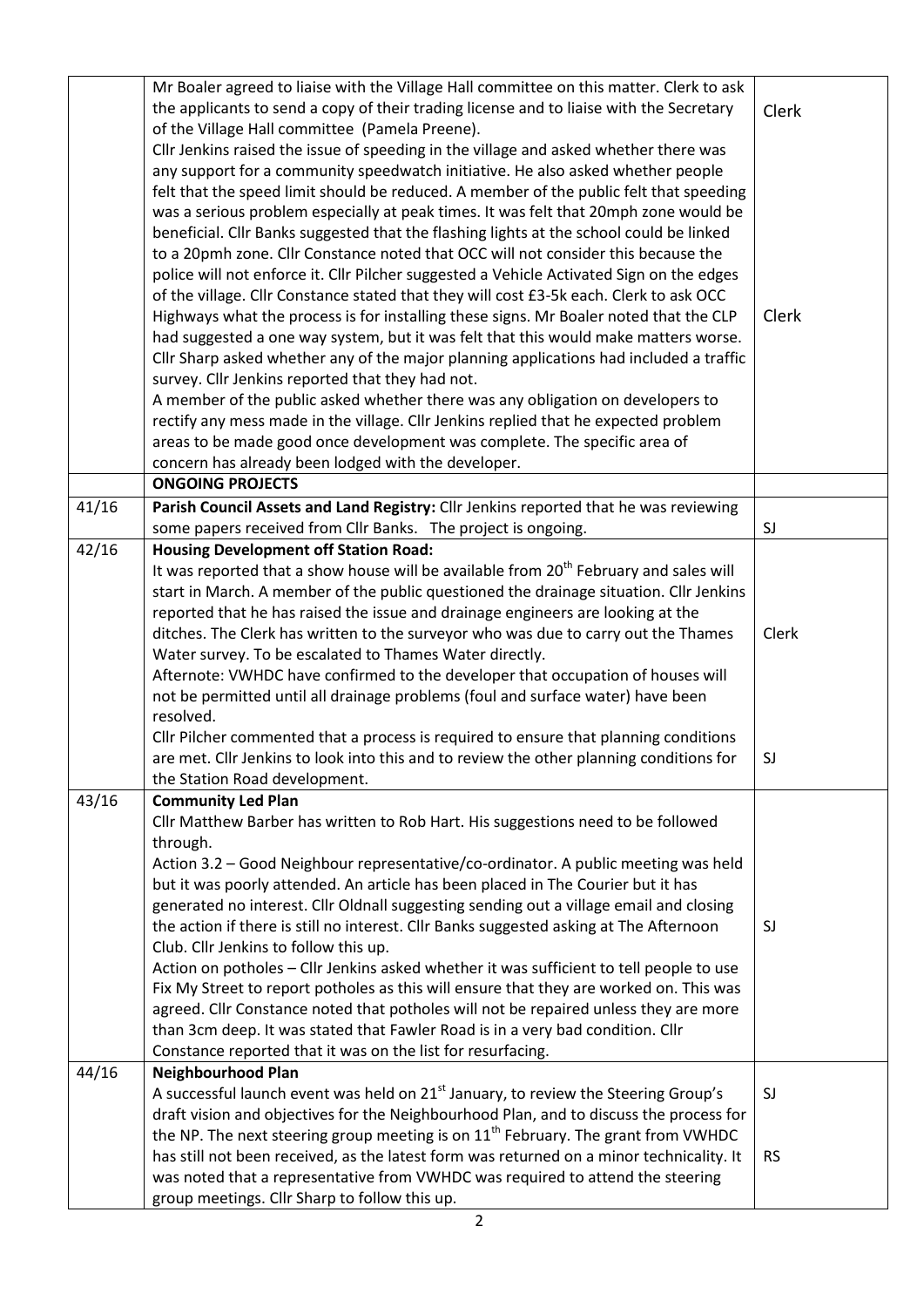|       | Afternotes:                                                                              |             |
|-------|------------------------------------------------------------------------------------------|-------------|
|       | 1. The grant of £10,000 from VWHDC has been received.                                    |             |
|       | 2. VWHDC have nominated a Planning Officer to attend the next NP Steering                |             |
|       | Group meeting on 17 March.                                                               |             |
| 45/16 | <b>Village Website</b>                                                                   |             |
|       | The new website has settled down. Some good suggestions have been put forward.           |             |
|       | Cllr Oldnall had previously circulated a list of proposed changes to the website. They   | <b>MO</b>   |
|       | were approved by the meeting.                                                            |             |
| 46/16 | <b>Emergency Plan</b>                                                                    |             |
|       | Cllr Jenkins has circulated a list of people who will be nominated points of contact in  |             |
|       | the emergency plan. Cllr Banks expressed concern that the plan would become out of       |             |
|       | date very quickly. Cllr Pilcher suggested reviewing the Museum emergency plan as it      | Ongoing: SJ |
|       | contains a lot of information that might be useful.                                      |             |
| 47/16 | TBSM - Update and Clarification of ownership/management structure                        |             |
|       | Cllr Pilcher presented a revised and clearer management structure diagram. There is      | <b>KP</b>   |
|       | an outstanding question regarding the Committee of Management. It is clear from          |             |
|       | the 1989 Trust Deed that the Parish Council is the Custodian Trustee. Following a        |             |
|       | review by a lawyer in the village, it is suggested that this is the Parish Council as a  |             |
|       | corporate entity, rather than a collection of named individuals who happen to be on      |             |
|       | the Parish Council. It was noted that the Parish Council owns the building but it is the |             |
|       | Committee of Management which is responsible for what goes on inside it.                 |             |
|       | <b>PLANNING MATTERS</b>                                                                  |             |
| 48/16 | <b>New Applications to be considered:</b>                                                |             |
|       | P15/V2866/HH - Single Storey extension with part infill to front at Pantiles, Chapel     |             |
|       | Lane. A site meeting was held and the concerned neighbour has been consulted. He         |             |
|       | had no comment to make. The meeting agreed to respond with No Objections.                |             |
|       | P16/V0178/HH and V16/V0179/LB - Erection of a garden shed at Little Thatch,              |             |
|       | Chapel Lane. The meeting agreed to respond with No Objections.                           |             |
|       | P16/V0217/LB - External repairs to listed building. The meeting agreed to respond        |             |
|       | with No Objections.                                                                      |             |
| 49/16 | <b>New Applications addressed by circulation:</b>                                        |             |
|       | None.                                                                                    |             |
|       |                                                                                          |             |
| 50/16 | <b>Gladman Development</b>                                                               |             |
|       | The Parish Council has received a copy of a unilateral undertaking given by the          |             |
|       | owners of the site to VWHDC. This will be offered to the Planning Inspector in place     |             |
|       | of other documents for S106 agreement. OCC have objected to part of it. The Parish       |             |
|       | Council had no input to the document and cannot affect it. The offering for S106         |             |
|       | funding is very basic. A further unilateral undertaking by the owners of the site has    |             |
|       | been offered to OCC.                                                                     |             |
| 51/16 | <b>Station Road Site - S106 Contributions</b>                                            |             |
|       | It was reported that work has started on this. The note placed in The Courier brought    | Clerk/SJ    |
|       | no ideas. The various sporting groups are looking after their elements of the award.     |             |
|       | The village hall committee wants to bid for some of the money and is working on          |             |
|       | their list. Work is ongoing.                                                             |             |
|       | <b>FINANCE</b>                                                                           |             |
| 52/16 | To approve February payments and sign cheques:                                           |             |
|       | A full list of payments is attached to these minutes. Cllrs Pilcher and Oberman          |             |
|       | proposed and seconded. RESOLVED.                                                         |             |
|       | The cheques were signed.                                                                 |             |
|       | It was noted that a further invoice will come in from DPDS Consulting, regarding their   |             |
|       | assistance in the drafting of the Parish Council rebuttal statement for the appeal by    |             |
|       | Gladman Developments.                                                                    |             |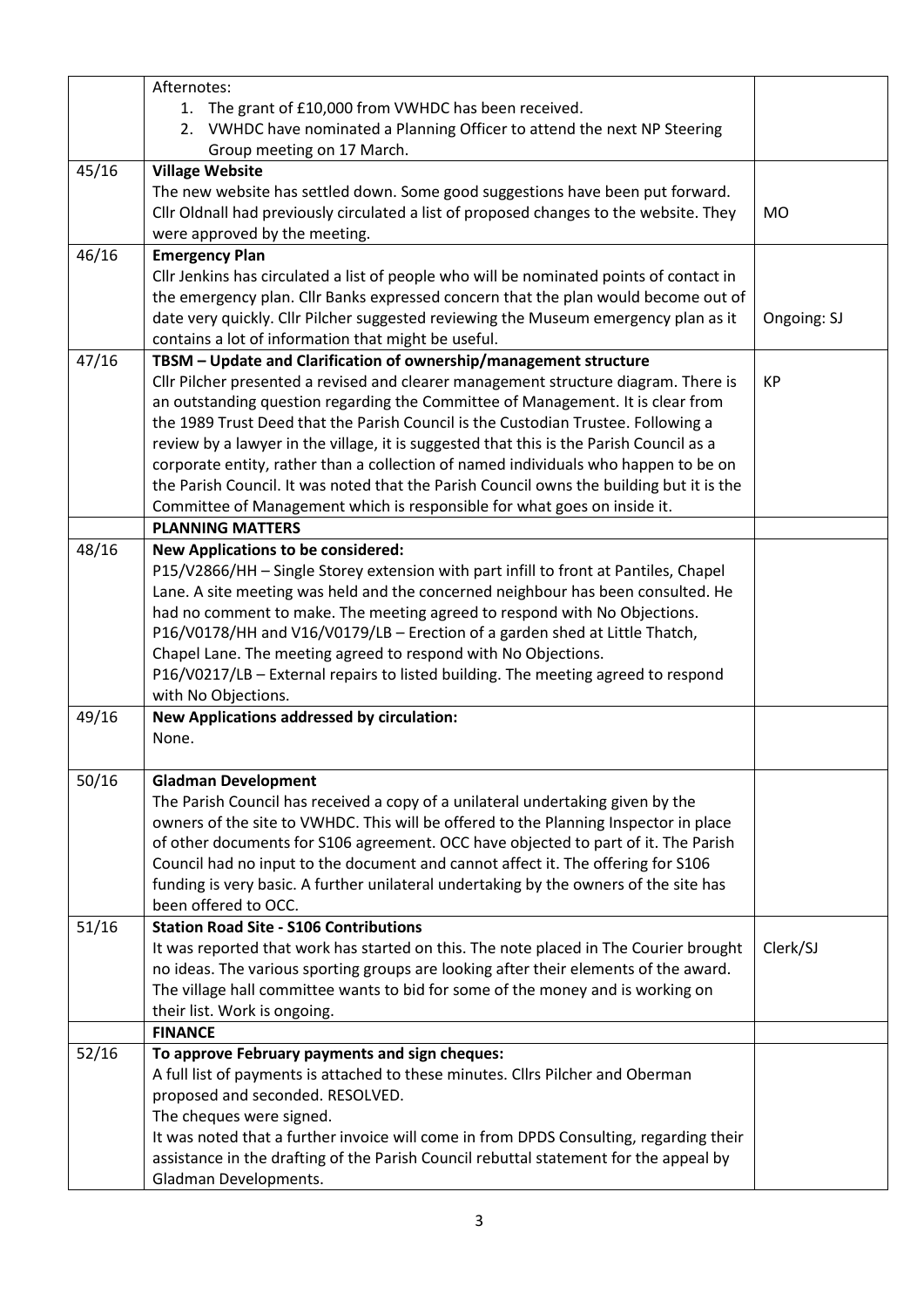|       | After note: the DPDS invoice was received on 23 February.                               |          |
|-------|-----------------------------------------------------------------------------------------|----------|
| 53/16 | <b>Oxfordshire Together</b>                                                             |          |
|       | A briefing meeting was held in Childrey on $2^{nd}$ February. The promised maps are due |          |
|       | imminently. The total grant funding available to the village is £1168 and includes      |          |
|       | both urban and rural grass cutting. Cllrs Jenkins and Oldnall will discuss how to take  |          |
|       | the matter forward. It was noted that grip maintenance is likely to be delegated as     | SJ/MO    |
|       | well and there will be funding available for this.                                      |          |
|       | The insurance situation has been clarified: the work will be covered by OCC policies    |          |
|       | provided it is done according the OCC guidelines. Cllr Pilcher asked whether UPC        |          |
|       | would be likely to use an employee or a sub-contractor. Cllr Jenkins suggested a sub-   |          |
|       | contractor. The meeting agreed that it was happy to proceed subject to receiving the    |          |
|       | maps from OCC.                                                                          |          |
| 54/16 | Grant Awards 2015/16                                                                    |          |
|       | The awards were agreed as follows:                                                      |          |
|       | South and Vale Carers Centre who have supported 2 carers and their families within      |          |
|       | the parish - £25                                                                        |          |
|       | The Independent Advice Centre who have helped parishioners 85 times over the last       |          |
|       | year - £25                                                                              |          |
|       | Oxfordshire Association for the Blind who have helped 4 people in the parish - £25      |          |
|       | The Village Hall - £400                                                                 |          |
|       | The Community Minibus - £150                                                            |          |
|       | The Museum - £125                                                                       |          |
|       | <b>ANNUAL/QUARTERLY REVIEWS</b>                                                         |          |
| 55/16 | There were no reviews to be carried out this month.                                     |          |
| 56/16 | <b>UPKEEP (INC. WATERCOURSES)</b>                                                       |          |
|       | It was noted that the ditches seem to be coping well given the recent heavy rain.       |          |
|       | Cllr Jenkins reported that the Jubilee Field clean-up was scheduled for the weekend     |          |
|       | of 12/13 March. However there is a nationwide initiative called Clean for the Queen     |          |
|       | which is being run on the weekend of 5/6 March. It was suggested that it would be       |          |
|       | sensible to bring the field tidy forward by a week in order to participate. It was felt |          |
|       | that there would be a better chance of success if there was only one event. The         | Clerk/KP |
|       | meeting agreed to bring the Jubilee Field clean up forward to 5/6 March. Clerk to       |          |
|       | register for the Clean for the Queen event. Cllr Pilcher to contact Beavers and Scouts  |          |
|       | to see if they will join in. Clerk to contact the Vale for the loan of litter picking   |          |
|       | equipment. It was noted that the event needs to be advertised widely.                   |          |
|       | <b>GENERAL</b>                                                                          |          |
| 57/16 | Monthly Play Area inspections: Cllr Banks reported that all the equipment is sturdy.    | FO/GB    |
|       | A depression in the grass has been filled with turf and sand.                           |          |
| 58/16 | Governance: Policies were circulated to all councillors in advance of the meeting. The  |          |
|       | following were approved and adopted:                                                    |          |
|       | Code of Conduct, Complaints procedure, Health and Safety Policy, Standing Orders,       | Clerk    |
|       | Financial Regulations. Clerk to post these on the website.                              |          |
|       | Cllr Pilcher to email comments on the Risk Assessment.                                  |          |
|       | The Village Projects policy to be recirculated following update.                        | SJ       |
|       | Grants policy and Data Protection policy to be circulated following update.             |          |
| 59/16 | <b>General Power of Competence</b>                                                      |          |
|       | It was reported that the Parish Council met the criteria to enable it to adopt the      |          |
|       | General Power of Competence: at least two-thirds of councillors are elected and the     |          |
|       | clerk is qualified. Cllr Pilcher proposed adopting the power. Cllr Jenkins seconded.    |          |
|       | RESOLVED.                                                                               |          |
|       | Cllr Jenkins to re-circulate the document containing details of the power. The clerk to | SJ/Clerk |
|       | review OALC documentation for information on car sharing schemes. Cllr Pilcher          |          |
|       | suggested putting details on the website.                                               |          |